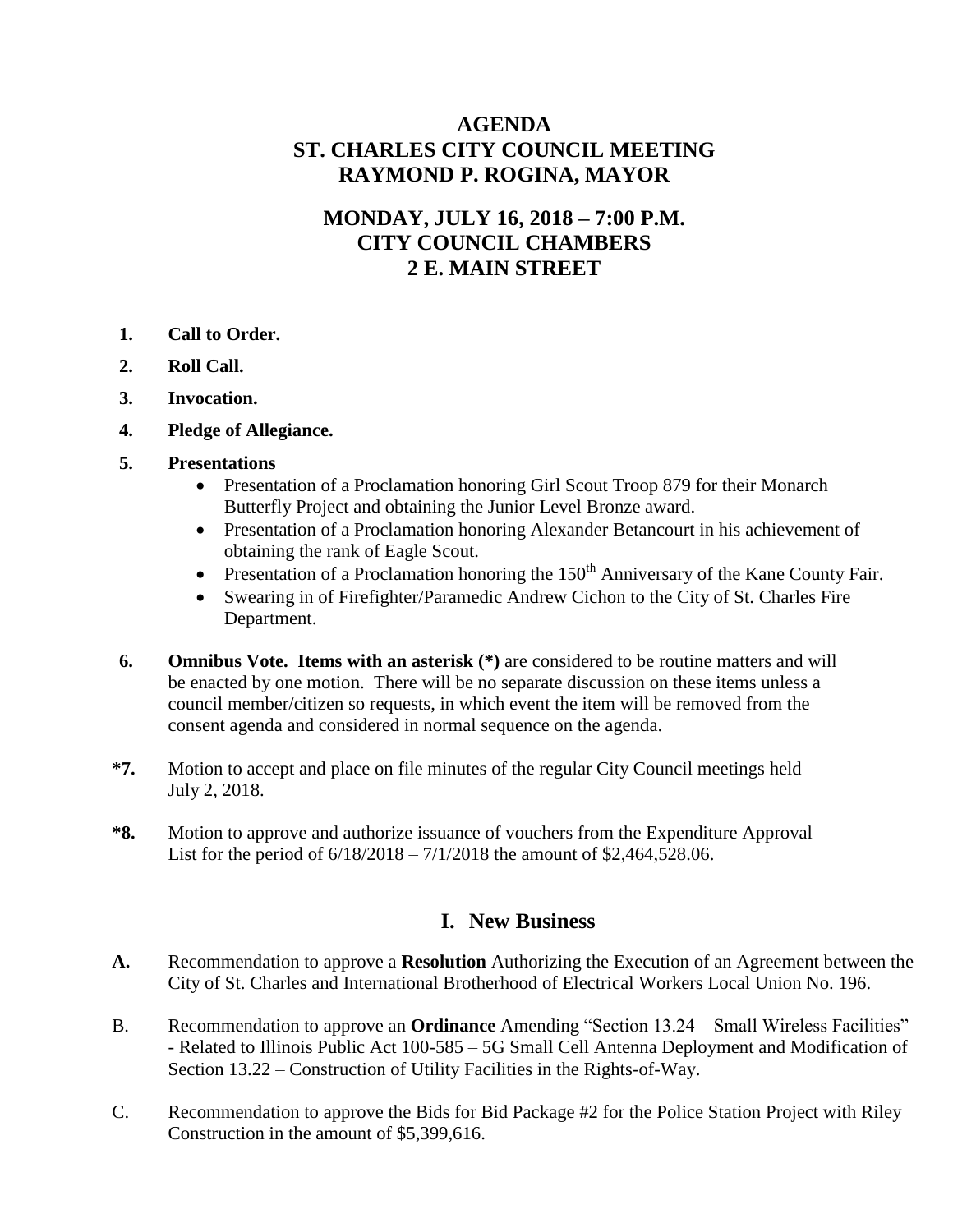July 16, 2018 City Council Meeting Page 2

# **II. Committee Reports**

**A. Government Operations** \*1. **Motion to approve a 1 year** Motion to approve a 1 year Agreement for Governmental Consulting with Bricor Consulting in the amount of \$28,000 for FY 2018/2019.

### **B. Government Services** None

### **C. Planning and Development**

- 1. Motion to approve an **Ordinance** Amending Title 16, "Subdivisions and Land Improvement", Chapter 16.02 "General Provisions" and Chapter 16.10 "Dedications" of the St. Charles Municipal Code. (School and Park Dedications)
- \*2. Motion to accept and place on file Plan Commission Resolution No. 9-2018 A Resolution Recommending Approval of an Application for Special Use to Amend PUD Ordinance 2017-Z-15 and PUD Preliminary Plan Hillcroft Estates, 1147 Geneva Road (Avondale Custom Homes Inc.).
- 3. Motion to approve An **Ordinance** Amending Ordinance No. 2017-Z-15 (Hillcroft Estates PUD) and Granting Approval of a PUD Preliminary Plan for Hillcroft Estates, 1147 Geneva Road.
- \*4. Motion to accept and place on file Plan Commission Resolution 10-2018 A Resolution Recommending approval of Preliminary Plat of Subdivision for Replat of LeRoy Oakes Resubdivision (Max Boss, Ryan Companies).
- \*5. Motion to approve An **Ordinance** Granting Approval of a Preliminary Plat of Subdivision for Replat of Leroy Oaks Resubdivision & a Partial Vacation of Stormwater Management Easement.
- \*6. Motion to approve An **Ordinance** Granting Approval of a Minor Change to PUD Preliminary Plan for Anthony Place at Prairie Centre.
- \*7. Motion to accept and place on file Plan Commission Resolution 11-2018 A Resolution Recommending Approval of a Final Plat of Subdivision (Minor Subdivision) for Prairie Centre Resubdivision No. 1
- \*8. Motion to approve An **Ordinance** Granting Approval of a Final Plat of Subdivision for St. Charles Prairie Centre Resubdivision No. 1.
- \*9. Motion to approve an **Ordinance** Granting Approval of a Minor Change to PUD Preliminary Plan for Fiore Salon Suites, (Part of Lot 2, Tyler & 64 Business Park PUD).
- \*10**.** Motion to accept and place on file minutes of the July 9, 2018 Planning & Development Committee meeting.